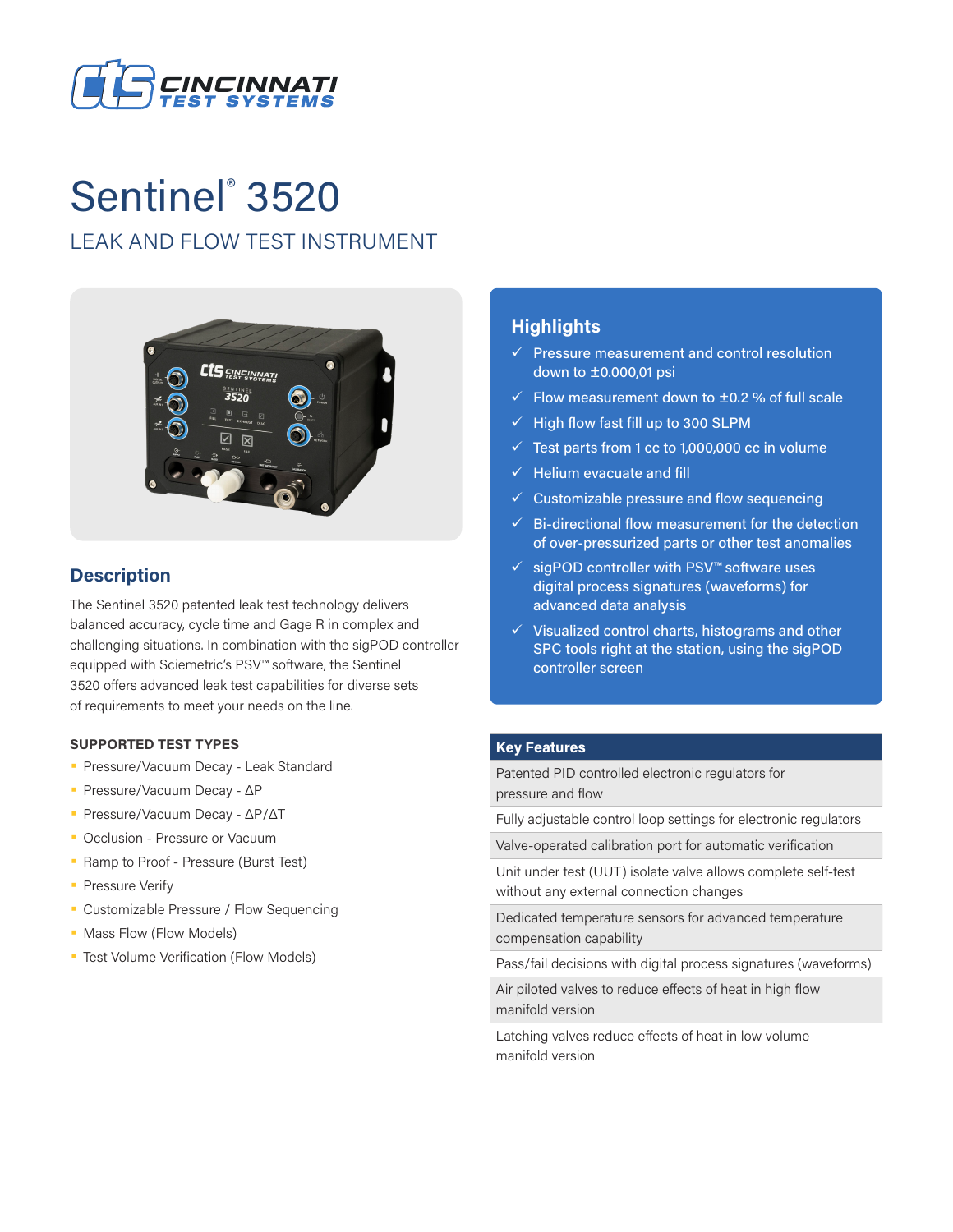

### **Sentinel 3520 Features**

#### **99 TEST PROGRAMS**

- Program selection and flexibility
- Pressure, flow, and vacuum test types
- Timers
- **Pressure limits**
- Reject limits
- Calibration parameters
- Units of measurement
- Digital I/O
- Tooling control

#### **AUTO TEST SETUP**

- Automated optimization of test program based on maximum user allowable cycle time
- Simplifies instrument test programming and setup

#### **PROGRAM LINKING**

- Allows multiple tests to be performed on a single part
- With the sigPOD controller, allows flexibility to perform other in-process tests on the same part, at the same time or preceding the leak test (eg. press-fit, torque, weld, dispense, sound and vibration, etc.)

#### **ADVANCED TEMPERATURE COMPENSATION (OPTIONAL)**

- Maintains test accuracy by monitoring and automatically making continuous adjustments for changes in temperature due to test and environmental conditions
- Features two channels for part and ambient temperature sensing with a resolution of ±0.0001 °C
- Uses high accuracy, low noise resistance temperature detector (RTD) sensors

#### **SELF-TEST FUNCTIONS**

- Internal leak detection process
- **Program calibration verification (when an external leak** standard is used)
- Issues can be identified to the component level

#### **TUNING ASSISTANT**

• The system includes a tuning assistant feature that allows complete tuning of the leak test for optimized test results including fill and test times and PID valve control

#### **DESIGNED FOR PRECISE ACCURACY**

- Highly optimized manifold design
- High quality sensors, including a MEMS digital flow meter for 5x better accuracy
- Precision measurement electronics, featuring three high speed processors, quad 24-bit A/D converters and sub micro volt level PCB design and layout
- µPSI pressure regulation with advanced electronic dual stage proportional valves

#### **ULTRA-FAST FILL AND STABILIZATION**

- Dual high-speed electronic servo regulator design
- High flow fast fill up to 300 SLPM with ½" diameter ports and valves to move air quickly
- Second stage high precision regulator and orifice for superb pressure and flow accuracy

#### **STORE, VIEW AND ANALYZE DATA**

- Access up to 10,000 complete test records stored on system
- Unique PSV™ software measures hundreds or thousands of datapoints at every stage of your test, providing comprehensive digital process signatures (waveforms) for higher accuracy pass/fail decisions
- Using the sigPOD controller screen, view data in-station using built-in control charts, histograms and other SPC tools to easily set test limits, determine cycle times, and more



Sciemetric's Process Signature Verification (PSV™) software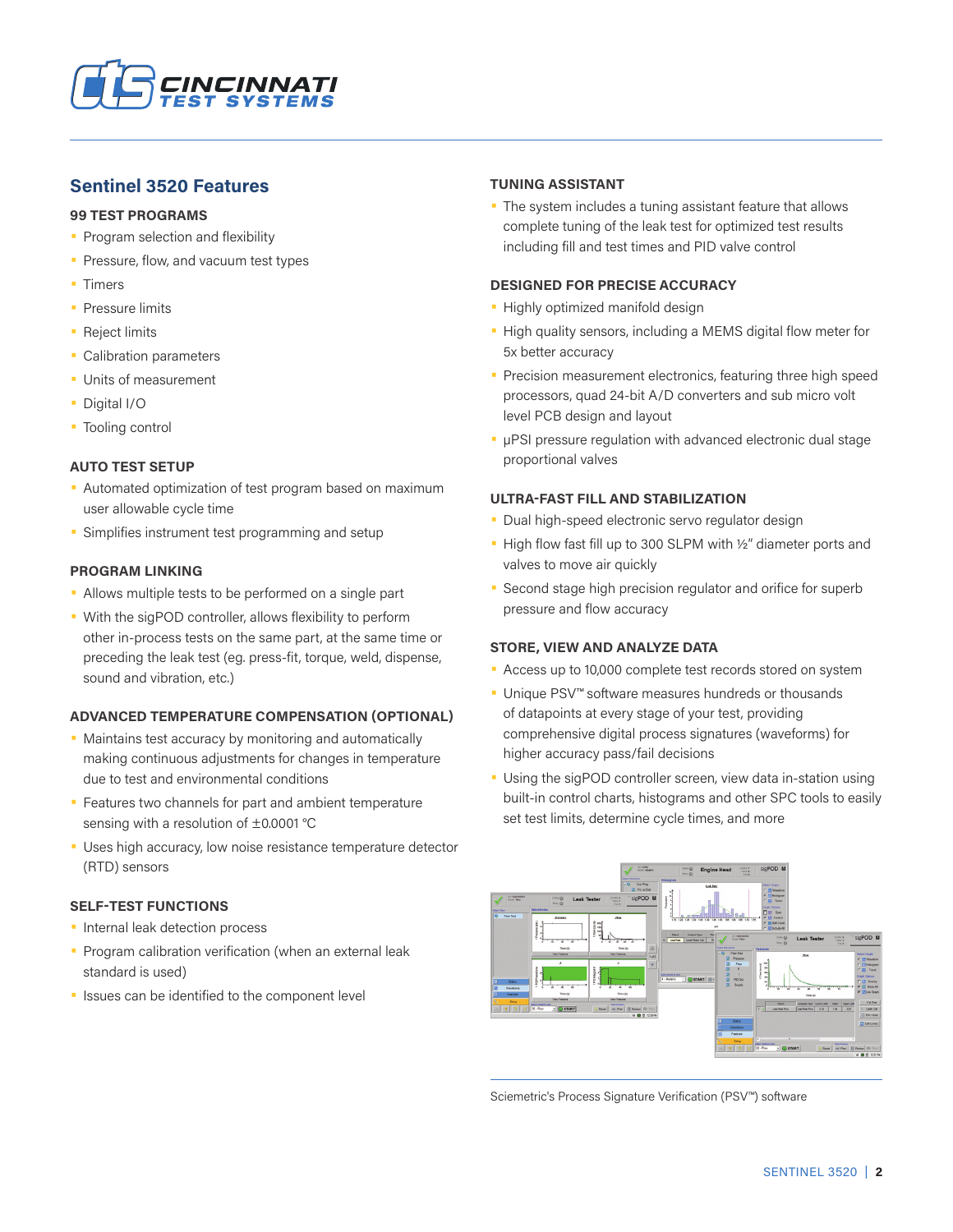

## **Sentinel 3520 Features (Cont'd)**

#### **ADVANCED DATA CAPABILITIES (OPTIONAL)**

- Collect and analyze data from up to five supported Sentinel devices using the turnkey QualityWorX CTS DataHub data storage and analytics solution featuring Sciemetric Studio™ analytics
- Expandable options to collect and analyze data from as many devices as you require (applicable across a variety of stations, including leak test and other in-process tests) and complete traceability using Sciemetric's QualityWorX solution

The Sentinel 3520 offers flexible options for collecting and analyzing data. Please speak with your sales associate for more information.

#### **SIGPOD CONTROLLER FEATURES**

- sigPOD running Sciemetric PSV™ software
- 4 leak channels supported per controller
- On-board storage for 10,000+ complete records, including waveforms
- Flexible PSV configurable test software
- Support for custom software applications
- IP52 rated enclosure suitable for industrial environments
- Full color, 10.4" integrated touchscreen display (Optional)
- EtherNet/IP, PROFINET or Modbus TCP communication
- **Interface separate from pneumatics to allow closer proximity** to part under test, reducing hose length and minimizing other factors that affect accuracy

*See Sciemetric sigPOD datasheet for more information.*

## **System Diagram**



*UUT= Unit under Test*

#### **Every Sentinel 3520 shipment comes standard with the following accessories:**

- 24 VDC power supply (universal input 120/240 VAC, NA power cord (not NEMA-rated.)
- Ethernet cable
- Power connector
- Ethernet connector
- Vibration mount kit
- **Latching valve service** tool (shipped only with "B" fill configurations)

*Speak to your sales associate to learn more about the optional accessories available.*

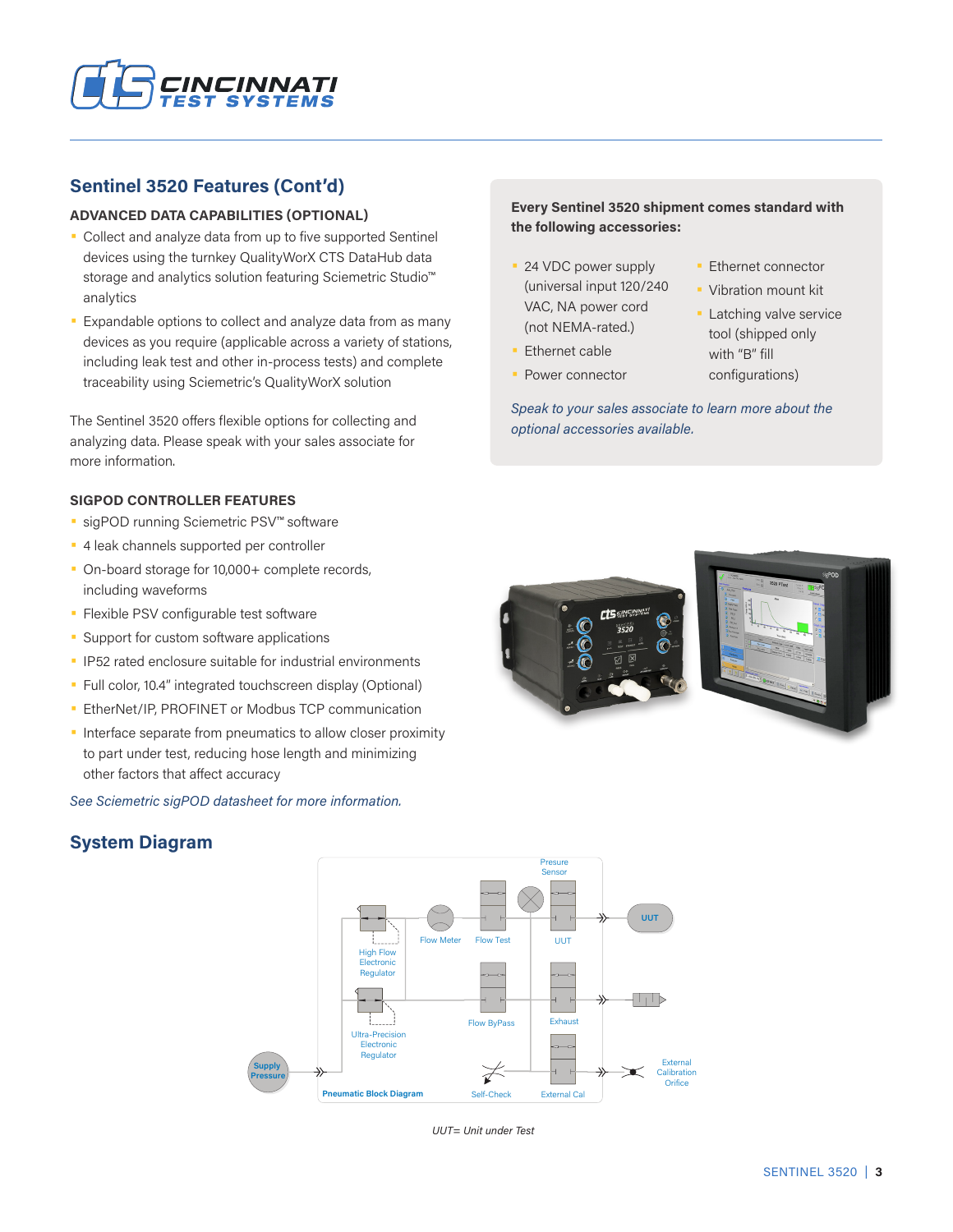

# **Technical Specifications**

| <b>GENERAL</b>                              |                                                                                  |  |  |  |
|---------------------------------------------|----------------------------------------------------------------------------------|--|--|--|
| Dimensions (HxWxD)                          | 7" x 10.4" x 8.25"                                                               |  |  |  |
|                                             | $(117.8 \times 264 \times 210$ mm)                                               |  |  |  |
| Operating temperature                       | $5 - 40 °C$                                                                      |  |  |  |
| Operating humidity                          | $8 - 90%$                                                                        |  |  |  |
| Elevation                                   | ≤2000 m                                                                          |  |  |  |
| Finish                                      | Powder-coated aluminum                                                           |  |  |  |
| Environmental                               | IP65, Pollution Degree: 2                                                        |  |  |  |
| Mounting options                            | Integrated wall mount brackets                                                   |  |  |  |
| Vibration mounts                            | Included and required<br>for operation                                           |  |  |  |
| Weight                                      | 22.5 lbs (10.2 kg)                                                               |  |  |  |
| Approvals                                   | CE, cNEMKOus                                                                     |  |  |  |
| <b>PNEUMATIC</b>                            |                                                                                  |  |  |  |
| Leak test system                            |                                                                                  |  |  |  |
| Number of test channels<br>per 3520         | 1                                                                                |  |  |  |
| Valve life rating (cycles)                  | 100,000,000 (low volume manifold),<br>10,000,000 (high flow manifold)            |  |  |  |
| System leak                                 | <0.02 SCCM at 10 psig                                                            |  |  |  |
| Fill rate (max)                             | 20 SLPM (low volume manifold),<br>300 SLPM (high flow manifold)                  |  |  |  |
| Air supply preparation for supply and pilot |                                                                                  |  |  |  |
| Standard                                    | ISO 8573.1:2001 Class 1.4.2 or<br>better                                         |  |  |  |
| Pre-filter                                  | ≤5 μm                                                                            |  |  |  |
| Air dryness                                 | ≤3 °C dew point                                                                  |  |  |  |
| Oil concentration                           | ≤0.1 mg/m3                                                                       |  |  |  |
| Gas compatibility                           | Air, helium, nitrogen (consult<br>factory for compatibility with<br>other gases) |  |  |  |

| Supply pressure                          |                                                                                                                                                           |  |  |  |
|------------------------------------------|-----------------------------------------------------------------------------------------------------------------------------------------------------------|--|--|--|
| Maximum                                  | 100 psig for positive pressure;<br>5-3 psi below desired test<br>pressure for vacuum pressure                                                             |  |  |  |
| Minimum                                  | 5-20 psi above test pressure for<br>positive pressure; 13.75 psiv<br>(28" Hg) for vacuum pressure                                                         |  |  |  |
| Required flow capacity                   | 1000 SLPM (35 SCFM) or higher<br>at 100 psig                                                                                                              |  |  |  |
| Stability                                | $±0.1$ psi                                                                                                                                                |  |  |  |
| Pre-regulation                           | Precision input regulator<br>with supply pressure effect<br><0.1 psi per 100 psi input<br>pressure change is required<br>(see optional accessories list). |  |  |  |
| Pilot pressure (high flow manifold only) |                                                                                                                                                           |  |  |  |
| Minimum                                  | 30 psig or supply pressure,<br>whichever is greater                                                                                                       |  |  |  |
| Maximum                                  | 135 psig                                                                                                                                                  |  |  |  |
| Test pressure sensor                     |                                                                                                                                                           |  |  |  |
| Range Selection                          | (see model chart)                                                                                                                                         |  |  |  |
| Accuracy                                 | ±0.25 % of FS, best-fit straight line                                                                                                                     |  |  |  |
| Temperature error band                   | $\pm$ 1.0 % of FS from 4 °C to 60 °C                                                                                                                      |  |  |  |
| <b>Noise</b>                             | <10 ppm rms of FS (<0.001 % of<br>FS) - 300 Hz bandwidth<br><1 ppm rms of FS (<0.0001 % of<br>FS) - 1 Hz bandwidth                                        |  |  |  |
| Resolution                               | 0.06 ppm of FS                                                                                                                                            |  |  |  |

*FS= Full Scale*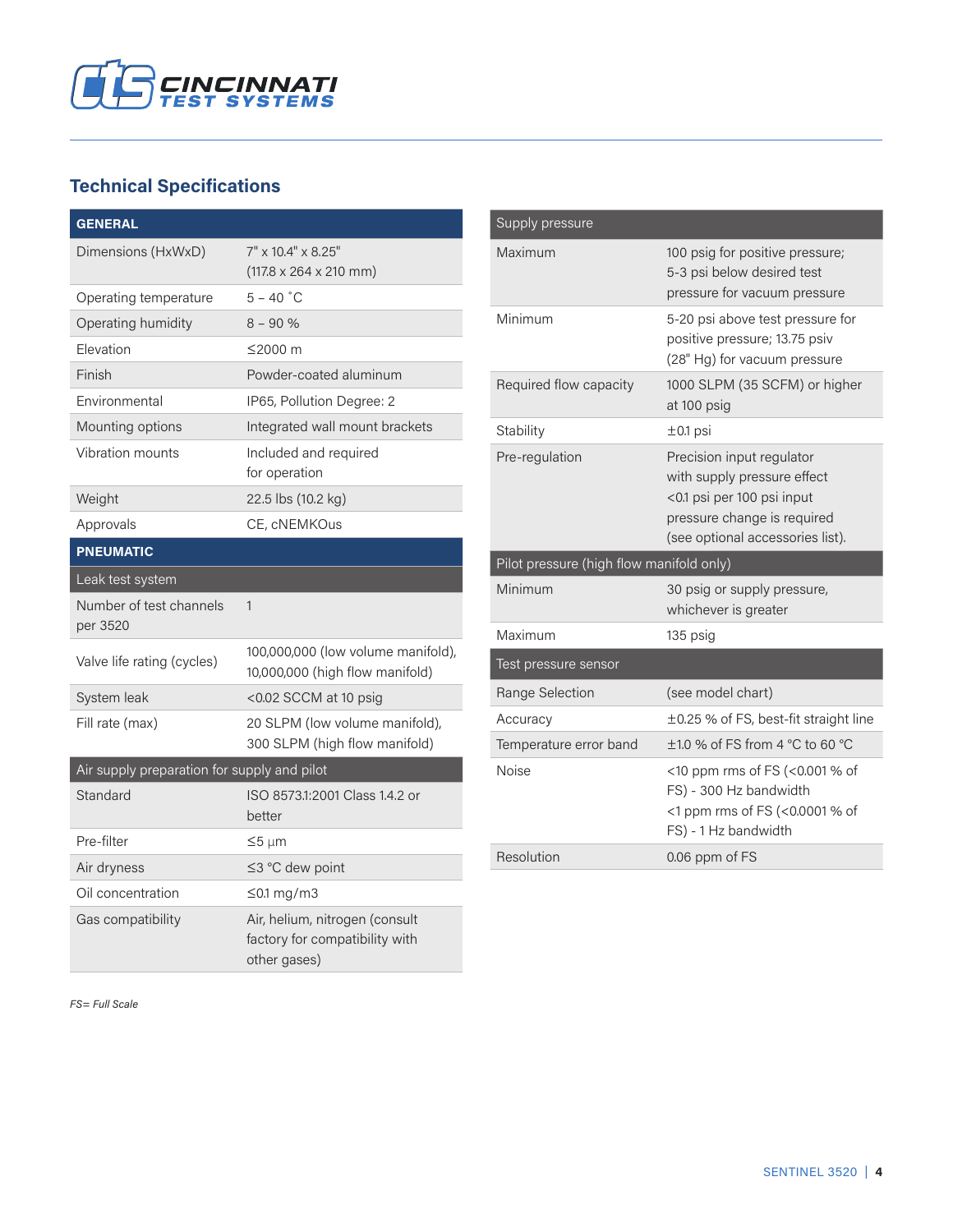

# **Technical Specifications (Cont'd)**

| FLOW METER (flow models only)             |                                                                                                                                                                                                                                      |
|-------------------------------------------|--------------------------------------------------------------------------------------------------------------------------------------------------------------------------------------------------------------------------------------|
| Range selection                           | (see model chart)                                                                                                                                                                                                                    |
| For full scale ranges<br>$\leq$ 3000 SCCM | Accuracy (forward) at 25 °C <sup>1</sup> :<br>±1% of reading when value is<br>>20 % of FS<br>$\pm$ 0.2 % of FS when value is<br><20 % of FS                                                                                          |
|                                           | Accuracy (reverse): +/- 0.5%<br>of FS                                                                                                                                                                                                |
|                                           | Repeatability <sup>1</sup> : $\pm$ 0.05 % of reading<br>when value is >20 % of FS<br>±0.01 % of FS when value is<br><20 % of FS                                                                                                      |
|                                           | Pressure coefficient: ±0.014 %<br>of reading/psi                                                                                                                                                                                     |
|                                           | Response time: 4 ms (0.004 s)                                                                                                                                                                                                        |
|                                           | Full scale of flow sensor is<br>configurable within ranges,<br>as follows:<br>-10 SCCM and 50 SCCM<br>•100 SCCM and 250 SCCM<br>-1000 SCCM and 3000 SCCM                                                                             |
| For full scale ranges<br>$\geq$ 10 SLPM   | Accuracy: $\pm$ 1.5 % of FS<br>(15 to 25 °C)<br>Repeatability: ±0.5 % of FS<br>Temperature coefficient:<br><0.15 % of FS/°C<br>Pressure coefficient:<br>$\lt$ ±0.01 % of FS/psi<br>Response time:<br>6 s for ±2 % of FS for readings |
| Over range protection                     | Pressure is reduced to ensure no<br>damage to flow meter                                                                                                                                                                             |
| Minimum resolution                        | 0.01%                                                                                                                                                                                                                                |
| <b>Bandwidth</b>                          | 10Hz                                                                                                                                                                                                                                 |

| <b>ELECTRICAL</b>        |                                   |  |
|--------------------------|-----------------------------------|--|
| Input power              |                                   |  |
| Connector                | M <sub>12</sub> 4 pin T-code plug |  |
| Supply                   | 24 V (22 to 26 VDC)               |  |
| Ripple                   | <250 mV peak to peak              |  |
| Power (Max)              | 40 W (including all accessories)  |  |
| Power (Typ)              | 10 W (single channel leak test)   |  |
| Power (Idle)             | 6 W                               |  |
| Inrush current           | 5 A for 0.25 s                    |  |
| Ethernet                 |                                   |  |
| Connector                | M12 4 pin D-code socket           |  |
| Data rate                | 100/10 Mbps                       |  |
| External valve interface |                                   |  |
| Connector                | M12 8 pin A-code socket           |  |
| Valves                   | $(4x)$ 2.5 W at 24 V              |  |
| Temperature input $(x2)$ |                                   |  |
| Connector                | M12 4 pin A-code socket           |  |
| Sensor                   | 100 Ω Platinum RTD                |  |
| Excitation               | $1.25 \text{ mA}$                 |  |
| Range                    | 0 °C to 200 °C                    |  |
| <b>Noise</b>             | <0.001 °C rms                     |  |
| Bandwidth                | $10$ Hz                           |  |

*¹ 10 SCCM range values are 2x higher.*